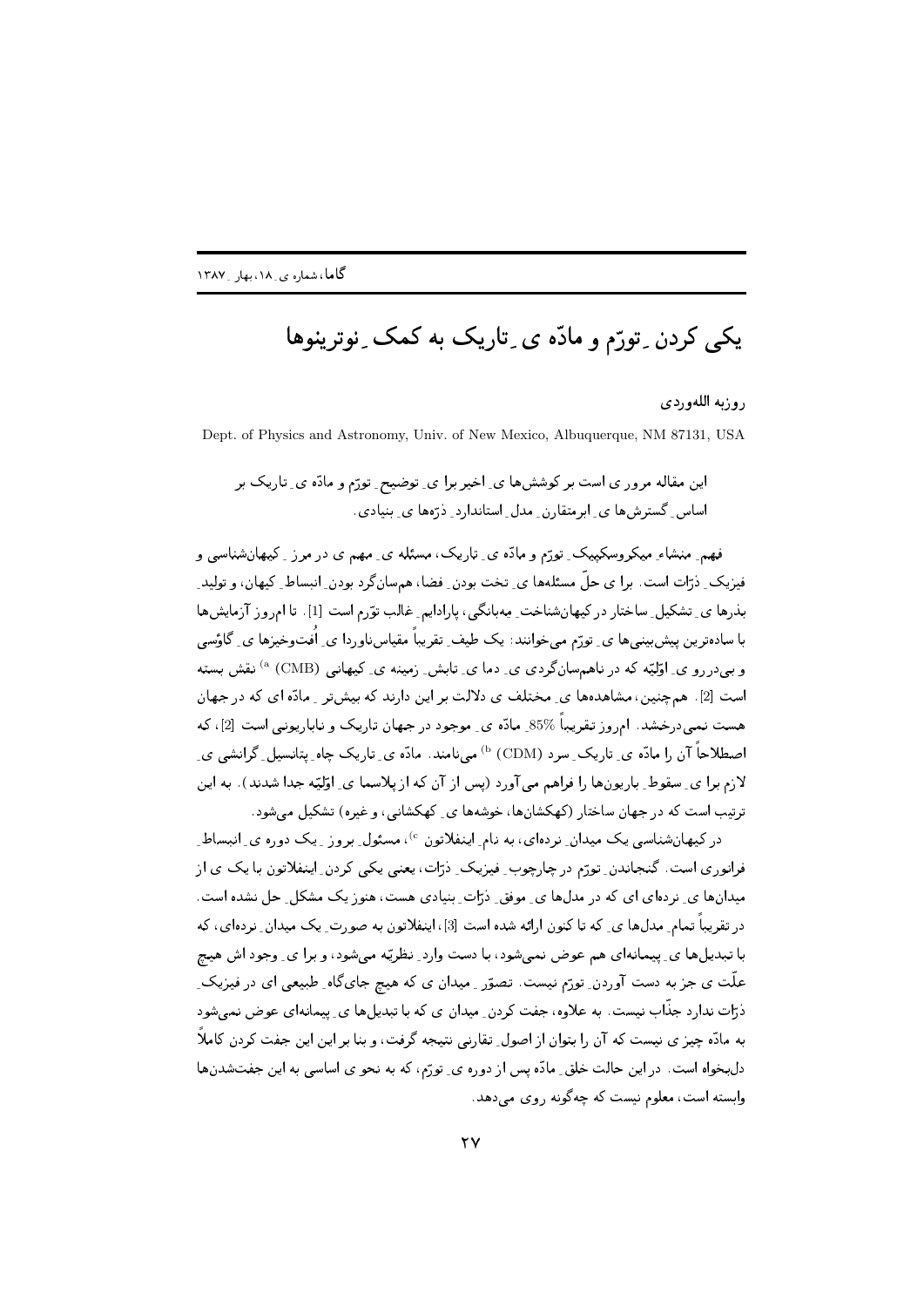در مورد ِ مادّه ی ِ تاریک وضعیّت بهتر است. در گسترشها ی ِ مدل ِ استاندارد ِ فیزیک ِ دْرّات نامزدها ی ِ امیددهنده ای برا ی ِ مادّه ی ِ تاریک هست [4]. سادهترین گسترش ابرتقارنی ی ِ مدل ِ استاندارد (MSSM) ») از این نظر به خصوص موفق است [5]. تعداد ِ درجهها ی ِ آزادی در این مدل دو برابر \_ مدل ِ استاندارد (بدون ابرتقارن) است، به این ترتیب که هر کوراک و لیتون یک همزاد ِ اسپین ـ0 دارد که آنها را اِسکوارک و اِسلیتون می،نامند؛ و هر میدان ِ پیمانهای و میدان ِ هیگز یک همزاد ِ اسیبن ـ 1/2 دارد که آنها را به ترتیب گِیجینو و هیگزینو میِنامند [6] . تصوّر بر این است که همزادها ی ِ ابرمتقارن ِ میدانِها ی ِ مدل ِ استاندارد جرمها یی در گستره ی ِ I TeV تا TeV دارند. یک تقارن ِ گسسته که  $R$  ـ همهایهگی نام دارد تضمین می $کند که سبکترین دُرّه ی ِ ابرمتقارن  $\mathrm{(LSP)}$  <sup>e</sup> بایدار  $R$$ است. اگر LSP یک نوترالینو، یعنبی سبکترین میدان در میان ِ گِیجینوها و هیگزینوها یے, که فقط برهمکنش ضعیف دارند باشد، آن وقت نامزد ی طبیعی برا ی ِ مادّه ی ِ تاریک ِ سرد خواهد بود. در موارد ی که انگیزهها ی ِ خوب ی برا ی ِ مطالعه هست، بخشها یی از فضا ی ِ پارامترها ی ِ نظریّه که چگالی ی ِ LSP ی ِ باقی مانده از مەبانگ را بە درستی پیش بینی می کنند (تا LSP مادّه ی ِ تاریک ِ سرد شمرده شود) تعیین شده است [7] . در برخورددهندهها ی ِ دْرّات، LSP نقطه ی ِ پایان ِ وایاشی ی ِ ذرّهها ی ِ ابرمتقارن است، و به صورت ِ یک انرژی ی ِ گمشده خود را نشان میدهد. این که آیا میتوان در برخورددهندهها ی ِ آینده، به خصوص در برخورددهنده ی ِ بزرگ ِ هادرونی <sup>f)</sup> (LHC)، این بخش از فضای پارامترها را دید از موضوعها ی ِ جالب ِ پژوهشی است [8].

اخیراً در زمینه ی ِ گنجاندن ِ تورّم در MSSM هم پیش ِرفتها یی حاصل شده است [9] . معلوم شده که پتانسیل ِ نردهای در راستاها ی ِ خاصّ ی از میدانها ی ِ اِسِلِیتون و اِسکوارک میتواند آن قدر تخت باشد که موجب ِ تورّم بشود. بنا بر این میتوان اینفلاتون را ترکیب ی از میدانها ی ِ اِسلِیتون و اِسکوارک گرفت، و نه میدان ی مستقل که با دست وارد نظریه شده باشد. به علاوه، فضا ی ِ پارامترها یی که برا ی ِ تورّم موفّق است، و فضا ی ِ پارامترها ی ِ مدل ی که می گوید نوترالینو همان مادّه ی ِ تاریک ِ سرد است، با هم سازگار اند [10] . چون جفت شدن ِ اینفلاتون با مادّه درست همان جفت شدنها ی ِ پیمانهای ی ِ و یوکاوا ی ِ مدل ِ استاندارد است، خلق ِ مادّه پس از تورّم تضمینشده است، و می توان آن را به نحو ِ مطمئنّ ی بررسی کرد [11]. و به این ترتیب نخستین مثال از یک مدل ِ تورّمی داریم که میتوان آن را در آزمایشها یی رو ی ِ زمین آزمود. ویژهگیها ی ِ چنین اینفلاتون ی را میتوان در LHC، یا یک برخورددهنده ی ِ خطّی ی ِ بینالمللی ی ِ آینده کاوید.

سؤال ی که به ذهن می رسد این است که آیا نمی توان یک گام پیش رفت و مدل ی بر اساس ِ MSSM یافت که اینفلاتون و مادّه ی ِ تاریک را یکی بکند؟ چنین سناریو یی از این نظر جذّاب است که به نحوی صرفهجویانه دو راز را بر یک اساس میگشاید. به علاوه، اگر اینفلاتون همان مادّه ی ِ تاریک باشد، آن وقت هاله ي ِ كهكشان ِ ما (و ديگر كهكشانها) پر از اينفلاتون خواهد بود. و به اين ترتيب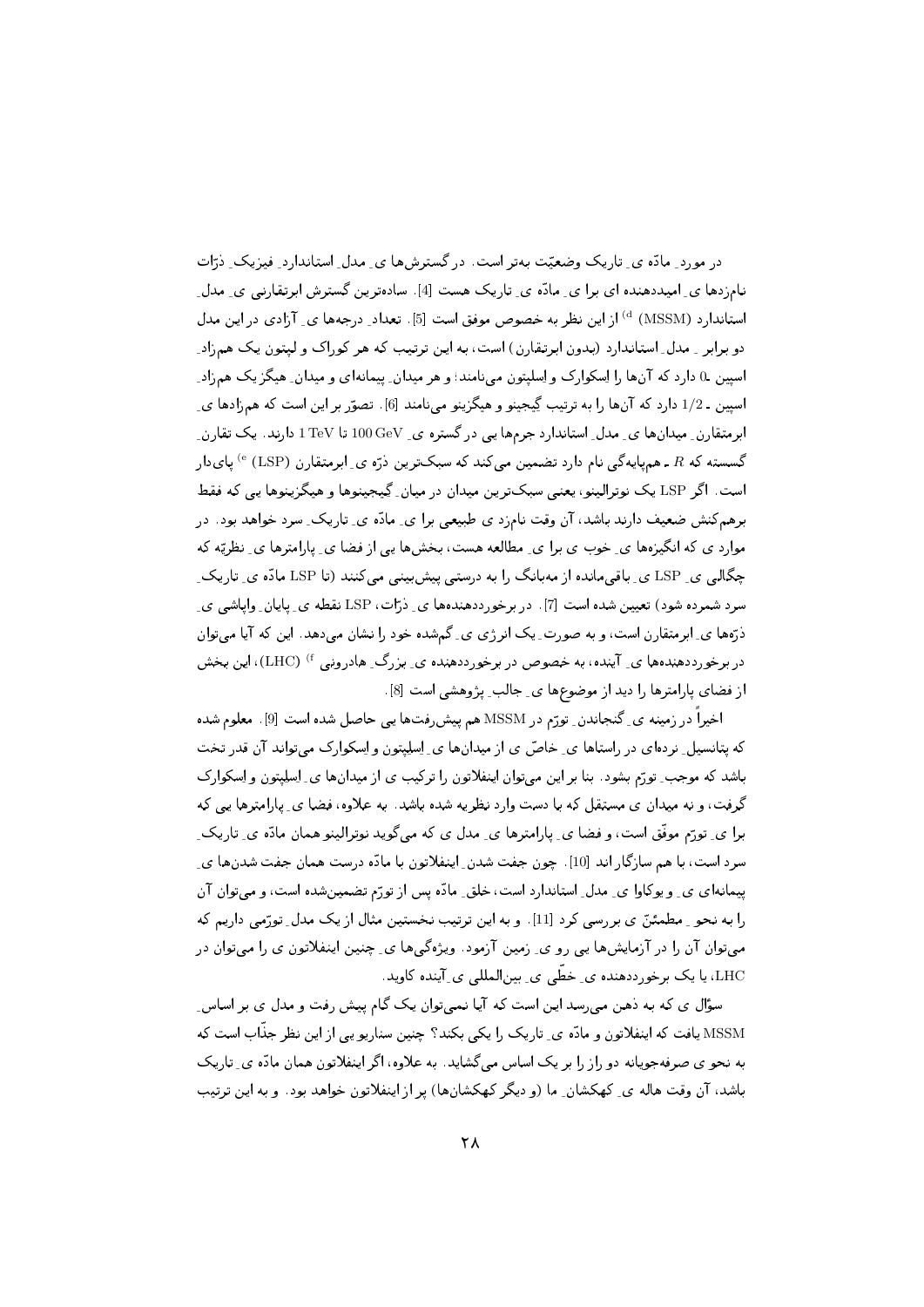آشکارسازی ی ِ مستقیم ِ مادّه ی ِ تاریک (در پس زنی ی ِ هسته در پراکندهگی ی ِ دْرّهها ی ِ تاریک) و آشکارسازی ی ِ غیرمستقیم ِ آن (در پرتوها ی ِ گاما ی ِ پخش ی که نتیجه ی ِ وایاشی ی ِ مادّه ی ِ تاریک اند) اطلاعات ی در مورد ِ اینفلاتون خواهد داد، درّه ای که به نظر می رسد گریزیاترین درّه در جهان است. اخیراً یک سناریو ی ِ کارآمد با موفّقیّت اینفلاتون و مادّه ی ِ تاریک را در چارچوب ِ مدل ِ استاندارد و ذرّات بنیادی یکی کرده است [12].

چون اینفلاتون نردهای است، این سناریو مستلزم ِ آن است که LSP هم نردهای باشد. در MSSM، تنها نامزد ِ نردهای ی ِ ممکن (یعنی فقط با برهمکنش ِ ضعیف)، همزاد ِ ابرمتقارن ِ نوترینوها ی ِ چیبدست است؛ این ها اِسنوتر پنوها ی ِ چیبدست نامیده مے شوند. امّا، از جستوجوها ی ِ مستقیم چنین نتیجه شده است که اِسنوترینوها ی ِ چپگرد نامزد ِ مناسب ی برا ی ِ مادّه ی ِ تاریک نیستند. در MSSM، برا ی ِ آن که جرمها و مخلوطشدنها ی ِ نوترینوها را توضیح بدهیم معمولاً نوترینوها ی ِ راستدست هم در نظر میگیریم. همزادها ی ِ ابرمتقارن ِ اینها اِسنوترنوها ی ِ راستدست اند، و اینها نامزدها ی ِ قابلقبول ی برا ی ِ مادّه ی ِ تاریک هستند. یک تعمیم ِ کمینه ی ِ MSSM که شامل ِ نوترینوها و اِسنوترینوها ی ِ راستگرد هم هست، با توسّل به یک تقارن ِ پیمانهای ی ِ دیگر ِ  $U(1)$  به دست آمده است. این تقارن متناظر است با اختلاف بین ِ عددها ی ِ باریونی و لیتونی. چنین تقارن ی به نحو ی طبیعی در بسیار ی از تعمیمها ی ِ مدل ِ استاندارد دیده میشوند، و شرط ِ حذف شدن ِ نابهنجاريها اين قيد را ميگذارد كه سه نوترينو و سه اِسنوترينو وجود داشته باشد. اِسنوترينوها يِ راستگرد فقط بار ِ این  $U(1)$  را دارند، و بنا بر این کوچکترین تصحیحها ی ِ کوانتمی ی ِ ناشی از برهمکنشها ی ِ پیمانهای را میگیرند. بنا بر این، خیل ی طبیعی است که سبکترین اِسنوترینو ی راستگرد همان LSP باشد. اگر این تقارن ِ (1) در انرژیها ی ِ حدود ِ TeV بشکند، فراوانی ی ِ اِسنوترینوها ی ِ باقی مانده آن قدر هست که مادّه ی ِ تاریک را توضیح دهد؛ و در عین ِ حال با کاوشها ی ِ تِواترون <sup>&</sup>در مورد ِ بوزونها ی ِ پیمانهای ی ِ جدید هم سازگار باشد. به علاوه، این را هم تضمین میکند که نوترینوها ی ِ راستگرد خیل ی زود از پلاسما ی ِ اوّلیّه جدا شوند تا تأثیر ی بر هستهزایی ی مهبانگ (BBN) نگذارند.

یک نکته ی ِ خیل ی جالب این است که اگر این نوترینوها سرشت ِ دیراکی داشته باشند (یعنی پادنوترینو همان نوترینو نباشد)، آن وقت ترکیب ی از هیگز، اِسنوترینو ی ِ چپگرد، و اِسنوترینو ی ِ راستگرد می تواند نقش ِ اینفلاتون را بازی کند ([13] را هم ببینید). این ترکیب ِ خاص، که راستا ی ِ ۔ تخت نامیدہ میشود، متناظر است با میانگین ِ سه میدان ِ نردهای . این راستا را شرط ِ تخت بودن ِ ۔ يتانسيل در مدلها ي ِ ابرمتقارن تحميل مي كند، و تخت بودن ِ يتانيسل لازمه ي ِ تورّم است. تورّم در نزدیکی ی ِ نقطه ی ِ خمیدهگی ی ِ پتانسیل در این راستا روی میدهد (نقطه ای که در آن مشتق دوّم پتانسیل صفر است). چون پتانسیل در نزدیکی ی ِ این نقطه بسیار تخت است، تورّم برا ی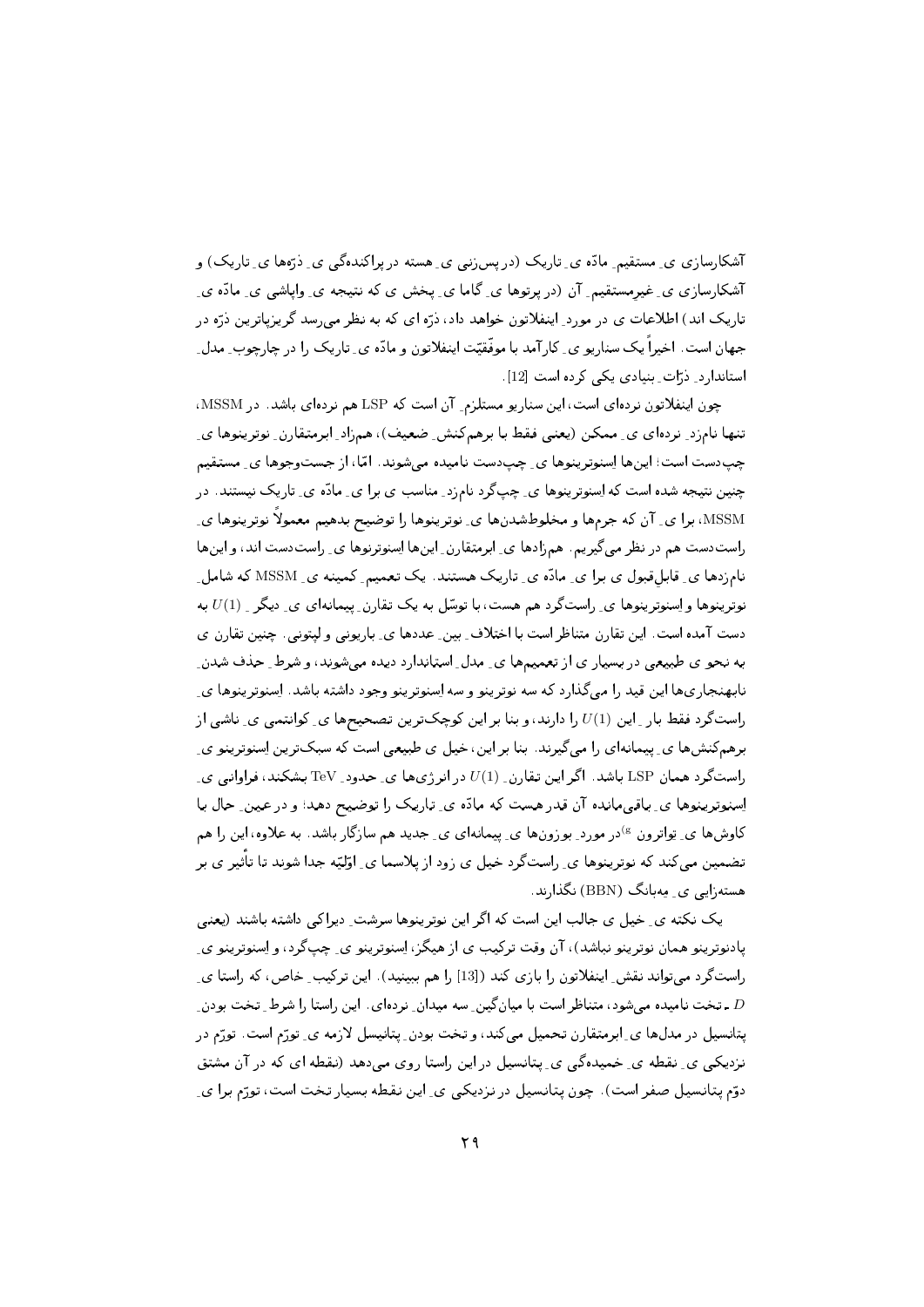مدّت ی طولانی ادامه می یابد؛ آن قدر طولانی که مشکل ِ افق و مشکل ِ تخت بودن ِ فضا حل شود، و اُفتوخیزها یی، از مرتبه ی ِ 5-10، که در تابش ِ زمینه ی ِ کیهانی دیده شده است تولید شود. تولید ِ اُفتوخیزها یی با اندازه ی ِ مناسب، عمیقاً به مقیاس ِ جرم ِ مشاهده شده در نوسان ِ نوترینوها ی ِ جوّی از مرتبه ی ِ بزرگی ی ِ 0.1 eV، که توسّط ِ اَبَرِکامپوکانده <sup>h)</sup> آشکار شده، وابسته است.

با پایان یافتن ِ تورّم، اینفلاتون شروع به نوسان حول ِ مبداء می کند. چون هر سه مؤلفه ی ِ اینفلاتون برهمکنشها ی ِ پیمانهای دارند، به میدانها ی ِ پیمانهای و همزادها ی ِ ابرمتقارن ِ آنها جفت شده اند. بنا بر این نوسانها ی ِ مقدار ِ چشم‹اشتبی ی ِ خلاءِ اینفلاتون جرمها یی وابسته به زمان به میدانها ی ِ بییماندای و همزادها ی ِ ابرمتقارن ِ آنها می دهد. این جرمها هر بار که اینفلاتون مبداء را قطع کند [صفر شود ] به نحو ي نابې دررو تغيير مي كنند. اين باعث ٍ مي شود در هر چنين نوسان ي دُرِّها ي ِ پیمانهای و همزادها ی ِ ابرمتقارن ِ آنها به نحو ی نااختلالی تولید شوند، این ذرَّهها سپس به ذرَّهها یبی پرانرژی وا می پاشند. کلّ ِ فرآیند بسیار سریع روی میدهد، و باعث میشود حمّام ی گرمایی با دما یبی بسیار بیش از TeV ( × 1016  $\sim$ ) به وجود آید. همه ی ِ میدانها ی ِ MSSM، به علاوه ی ِ نوترینوها و اِسنوترینوها ی ِ راستگرد، در تعادل با این حمّام ِ گرمایی وجود دارند. باید توجّه کنیم که مؤلفه ی ِ اِسنوترینو ی ِ راستگرد ِ اینفلاتون واپاشی نکرده است: در ابتدا مؤلفه ی ِ کوانتمها ی ِ وجهِصفر اش بخش ی از چگاله ی بوزه ـ اینشتین بود (چگاله ی ِ اینفلاتون)، در حال ی که پس از بازگرمایش کوانتمها یش با بقیّه ی ِ حمّام ِ گرمایی در تعادل اند. با انبساط ِ جهان، دما ی ِ جهان کم میشود. وقت ی دما کمتر از جرم ِ سکون ِ اِسنوترینوها ی ِ راستگرد شد، این ذرّها غیرنسبیّتی میشوند. سیس به علَّت ِ برهم کنشها ي ِ (1) ِ جديد به فرميونها ي ِ مدل ِ استاندارد وا مي ياشند. اين فرآيند تا مدّت ی ادامه می یابد و باعث میشود اِسنوترینوها ی ِ هنوز هم توزیع ِ گرمایی داشته باشند (که البته وزن ِ بُلتسمان ِ گونهها ی ِ غیرنسبیّتی اش کم است). امّا، آهنگ ِ نابودی سرانجام کمتر از آهنگ ِ انبساط ِ نمایی ی ِ کیهان میشود، که این نتیجه ی ِ کاهش ِ نمایی ی ِ چگالی ی ِ اِسنوترینوها ی ِ راستگرد است ــ چیز ی که انجماد ِ گرمایی نامیده میشود . بنا بر این چگالی ی ِ عددی ی ِ همراه ِ اِسنوترینوها ی ِ راستگرد ثابت می ماند (چگالبی ی ِ عددی ی ِ همراه یعنبی تعداد در واحد ِ حجم ِ مختصّاتی). چگالی ای که میماند مادّه ی ِ تاریک ِ سرد در جهان را توضیح میدهد.

این سناریو را میتوان با آزمایشها ی ِ متعدد ِ زمینی یا فضایی آزمود. سطحمقطع ِ برهم کنشها یی که منجر به آشکارسازی میشوند نوعاً از مرتبه ای است که با آزمایش ها ی ِ نسل ِ آینده ی ِ کاوشها ی ِ مستقیم ِ مادّه ی ِ تاریک در دسترس است. همچنین، نابودی ی ِ اِسنوترینوها ی ِ راستگرد در هاله ی ِ کهکشان ِ ما ممکن است منجر به تابش ِ گاما بشود، تابش ی که در مأموریت ِ <sup>i</sup> GLAST) (که قرار است در بهار 2008 پرتاب شود) دیده شود . در این سناریو، جرم ِ اینفلاتون (که ناهم سان گردی ی ِ تابش ِ زمینه ی ِ کیهانی آن را محدود می کند) و جرم ِ اِسنوترینو ی ِ راستگرد (که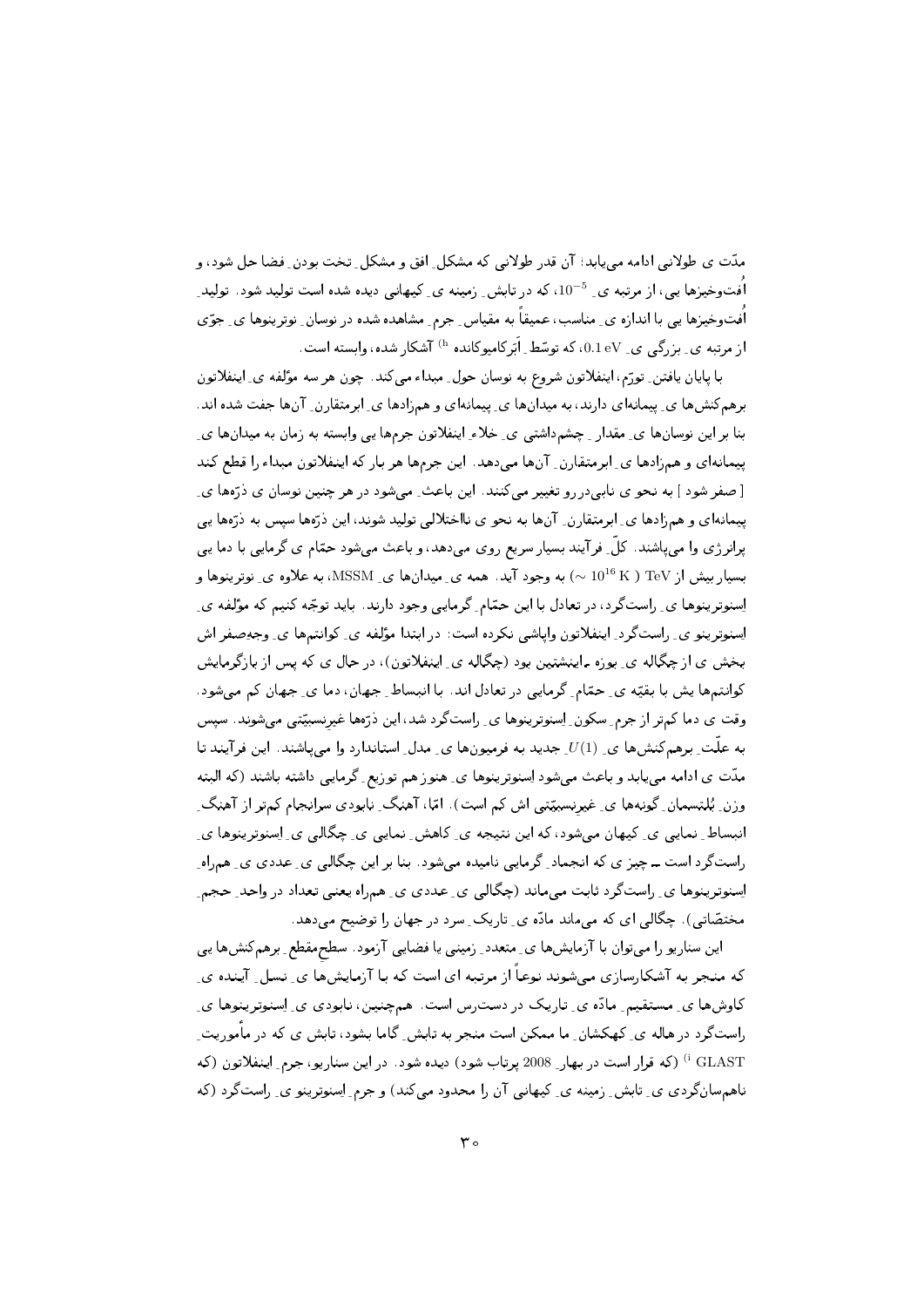--9 F#-)< " + ! % 9- , & .3%9 ! .% P - )
# ] # " - را، از طریق ِ معادلهها ی ِ گروه ِ بازبهنجارش، به هم مربوط میکنند. شاید LHC بتواند رابطه ی ِ بین ِ این جرمها را بررسی کند. به علاوه، اگر LHC بتواند اسپین ِ گوچکترین دُرّه ی ِ پادمتقارن (LSP) را بسنجد، میتواند اِسنوترینو (با اسپین ِ 0) و نوترالینو (با اسپین ِ 1/2) را تمیز بدهد. سرانجام، ر یا پ کی بی *دو دی. دی* یی اس در یا می کند و می باشد. در است د ر در بن جد بن صحب بن العامل العالمي العامل العامل العامل العامل العامل العامل العامل العامل العامل العامل العا د د د سي د په در سي

C+ 23 &"C1 .D " 0-(@ % 0- # , " .\$ .D 2< , I+ #3% " .)& برهمنهی ی ِ چند میدان ِ MSSM توضیح داد. این ترکیب ِ خاصؓ منجر به تورّم ی موفق میشود. ر المجدور والمحادث المردي المحافظة المحافظة المحافظة المحافظة المحافظة المحافظة المحافظة المحافظة المحافظة الم ]< " - -& 0 #% -7! ! 06 -z1 " - -< Qf% 9 0 <sup>0</sup> #-+ است.

## -

- 1. For a review, see: A. D. Linde, "Particle physics and inflationary cosmology", arXiv:hep-th/0503203.
- 2. E. Komatsu, *et al.*, "Five-Year Wilkinson Microwave Anisotropy Probe (WMAP) Observations: Cosmological Interpretation" arXiv:0803.0732.
- 3. D. H. Lyth, A. Riotto, "Particle physics models of inflation and the cosmological density perturbations", *Physics Reports*, vol. 314, p. 1 (1999).
- 4. For example, see: G. Bertone, D. Hooper, J. Silk, "Particle dark matter: Evidence, candidates and constraints", *Physics Reports*, vol. 405, p. 279 (2005).
- 5. For a review, see: G. Jungman, M. Kamionkowski, K. Griest, "Supersymmetric dark matter", *Physics Reports*, vol. 267, p. 195 (1996).
- 6. For a review, see: H. P. Nilles, "Supersymmetry, Supergravity and Particle Physics", *Physics Reports*, vol. 110, p. 1 (1984).
- 7. R. Arnowitt, B. Dutta, T. Kamon, N. Kolev, D. Toback, "Detection of SUSY in the stau-neutralino coannihilation regime at the LHC", *Physics Letters*, vol. B 639, p. 46 (2006).